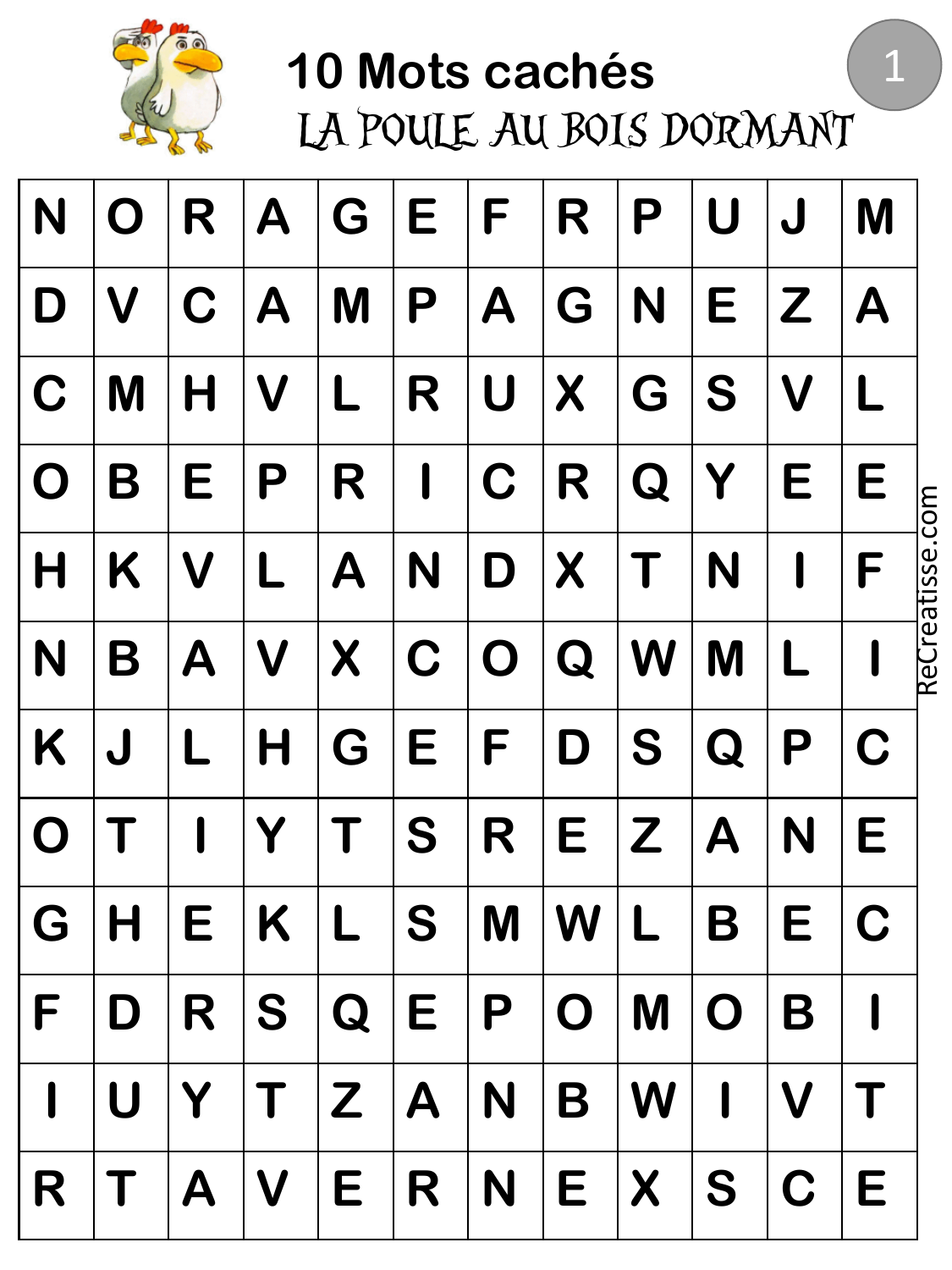

LA POULE AU BOIS DORMANT

| $\mathbf O$ | R                       | A            | G | E           |              |                         |   |             |   | M                    |
|-------------|-------------------------|--------------|---|-------------|--------------|-------------------------|---|-------------|---|----------------------|
|             | $\mathbf C$             | $\mathsf{A}$ | M | P           | $\mathsf{A}$ | $\overline{\mathsf{G}}$ | N | E           |   | A                    |
|             | H                       |              |   | R           |              |                         |   |             |   | L                    |
|             | E                       |              |   |             |              |                         |   |             |   | E<br>$\frac{1}{2}$   |
|             | $\overline{\mathsf{V}}$ |              |   | N           |              |                         |   |             |   | <u>postical</u><br>F |
|             | A                       |              |   | $\mathbf C$ | O            | $\overline{Q}$          |   |             |   | ब्ब                  |
|             | L                       |              |   | E           |              |                         |   |             |   | $\mathbf C$          |
|             |                         |              |   | S           |              |                         |   |             |   | E                    |
|             | E                       |              |   | S           |              |                         |   | B           | E | $\mathbf C$          |
|             | R                       |              |   | E           |              |                         |   | $\mathbf O$ |   |                      |
|             |                         |              |   |             |              |                         |   |             |   |                      |
| T           | A                       | V            | E | R           | N            | E                       |   | S           |   | E                    |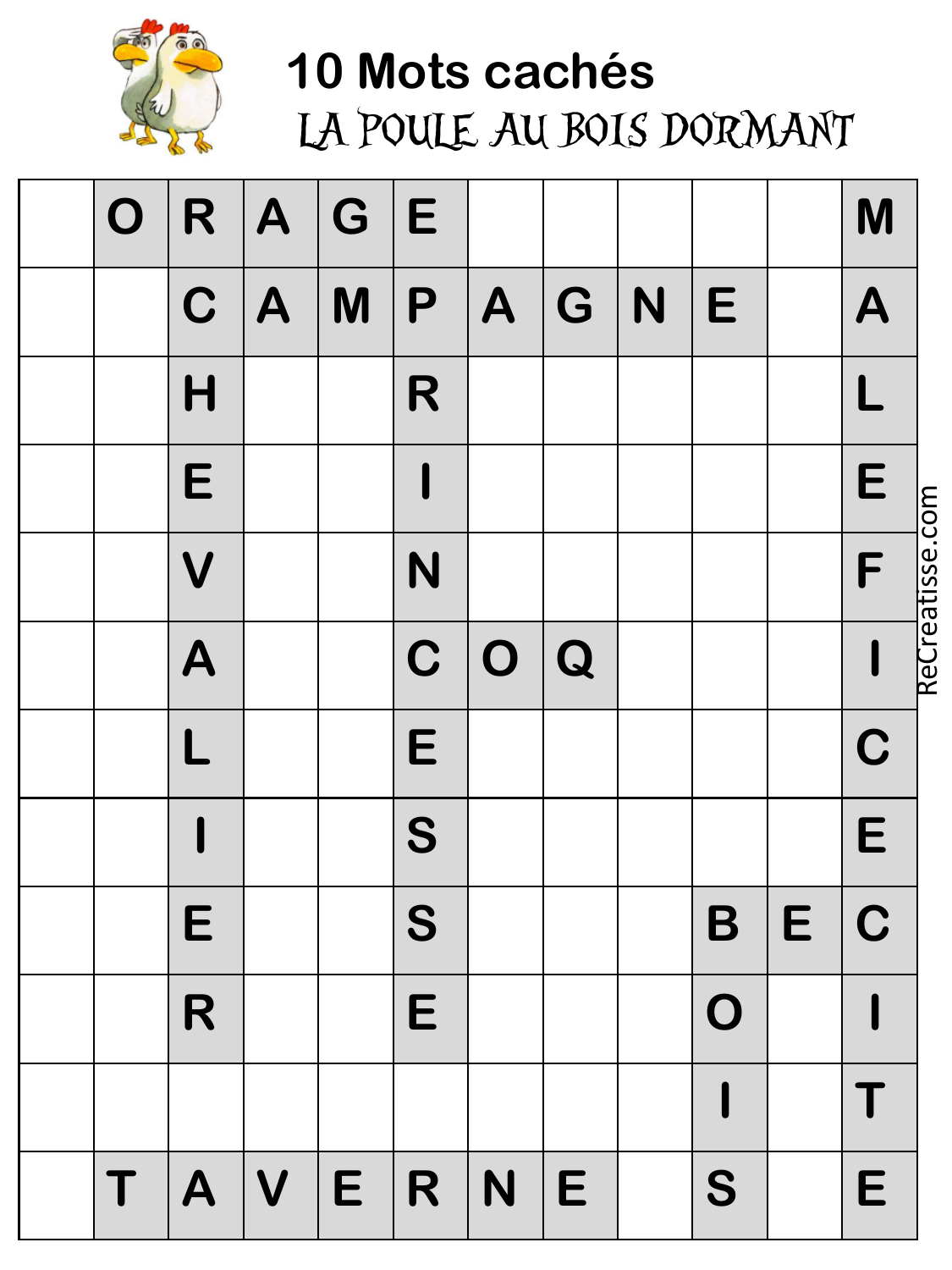

LA POULE AU BOIS DORMANT

2

| $\boldsymbol{\mathsf{A}}$ | $\boldsymbol{Z}$          | E            | $\boldsymbol{\mathsf{A}}$ | R            |             | C              | R           | I              | Е           | U | R                         |                 |
|---------------------------|---------------------------|--------------|---------------------------|--------------|-------------|----------------|-------------|----------------|-------------|---|---------------------------|-----------------|
| $\mathsf{H}$              |                           | U            | R                         |              | P           | A              | Q           | S              | D           | F | E                         |                 |
| E                         | G                         | H            | M                         | J            | K           | R              | L           | W              | X           | C | M                         |                 |
| R                         | V                         | B            | U                         | N            | A           | M              | Е           |                | R           | U | P                         |                 |
| $\mathbf O$               | I                         | R            | R                         | P            | Q           | E              | S           | D              | F           | G | $\boldsymbol{\mathsf{A}}$ | ReCreatisse.com |
| S                         |                           |              | Е                         | J            | K           | N              | L           | M              | W           | C | R                         |                 |
| B                         | N                         | V            | $\boldsymbol{\mathsf{A}}$ | E            | R           |                | Y           | C              | E           | N |                           |                 |
| $\boldsymbol{\mathsf{U}}$ | $\boldsymbol{\mathsf{V}}$ | E            |                           |              |             | Е              | U           | R              | O           | P | S                         |                 |
| Q                         | P                         | I            | G                         | Η            | J           | Κ              |             | M              | C           | V | B                         |                 |
| S                         |                           |              | H   A   B   I             |              | $T$ $A$ $N$ |                |             | $ \mathsf{T} $ | S           | N | $\mathbf{A}$              |                 |
| D                         | $\mathbf U$               | $\mathbf{I}$ | P                         | $\mathbf C$  | L           | $\overline{O}$ | $\mathbf C$ | H              | E           | S | E                         |                 |
| $\mathbf C$               | F                         | G            | H                         | $\mathsf{K}$ | L           | M              | D           | B              | $\mathbf O$ | U | R                         |                 |